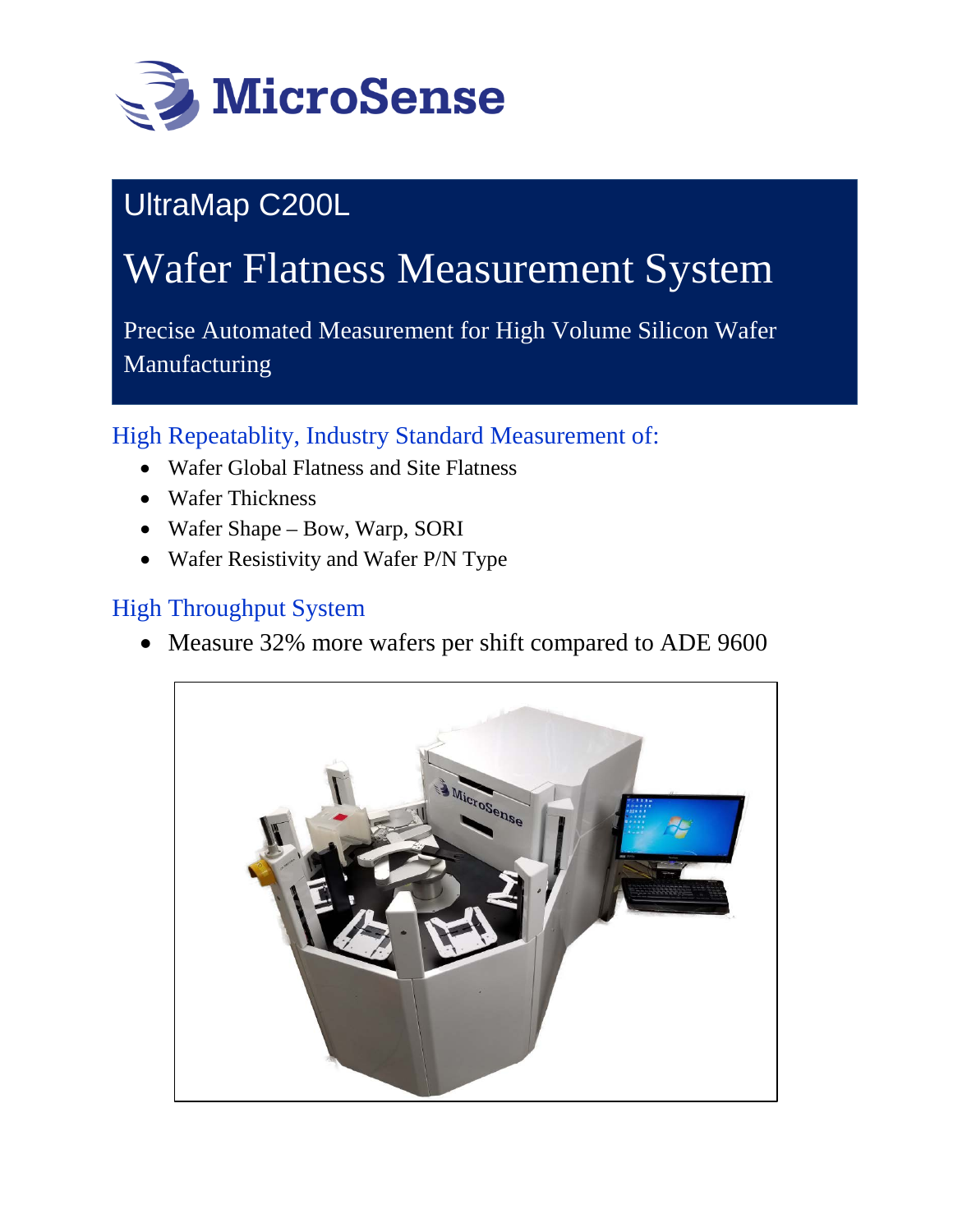### UltraMap C200L Silicon Wafer Flatness Measurement System

### Flexible Wafer Characterization System for In Process Control and Outgoing Quality Assurance



#### MicroSense UltraMap - A Better Approach to Silicon Wafer Measurement

- Reduce 200mm wafer measurement time industry leading 1.25x higher throughput – 56 wafers per hour in E++ equivalent mode, with full wafer mapping and 2mm edge exclusion
- 90+ wafers per hour in E emulation mode, with 3mm edge exclusion
- Nanometer resolution, dual probe MicroSense capacitive measurement system for high sensitivity and high repeatability measurements in compliance with SEMI standards
- Measures over 200,000 data points per 200mm wafer
- Fully automated in machine Auto-Calibration more wafers measured each shift
- Designed for reliability and long term support UltraMap has a modern, high reliability system design with direct drive precision air bearing rtheta wafer stage and software running on Windows computer.

#### Sorting after Inspection

The UltraMap system sorts wafers after wafer measurement based on based on pre-defined quality criteria. The system includes a high speed dual paddle robot, pre-aligner and 5 cassette stations (2 in, 3 out) for sorting flexibility.

#### MicroSense UltraMap – System Configuration

- Non-contact 200 mm precision air bearing rtheta stage
- Dual arm Robot and pre-aligner
- Kinematic 3 point wafer holder
- Cassette sorting; 5 cassettes (2 in, 3 out)
- Integrated light curtain safety system
- Optional SECS/GEM interface
- Optional Resistivity, Low or High or both
- Optional P/N type sensor
- Dual sided SEMI standard capacitance measurement
- 2mm edge exclusion

•

• Completely programmable measurement path, including legacy system emulation. 1.9mm standard measurement ring spacing.



UltraMap software has 2D and 3D mapping - save and export wafer maps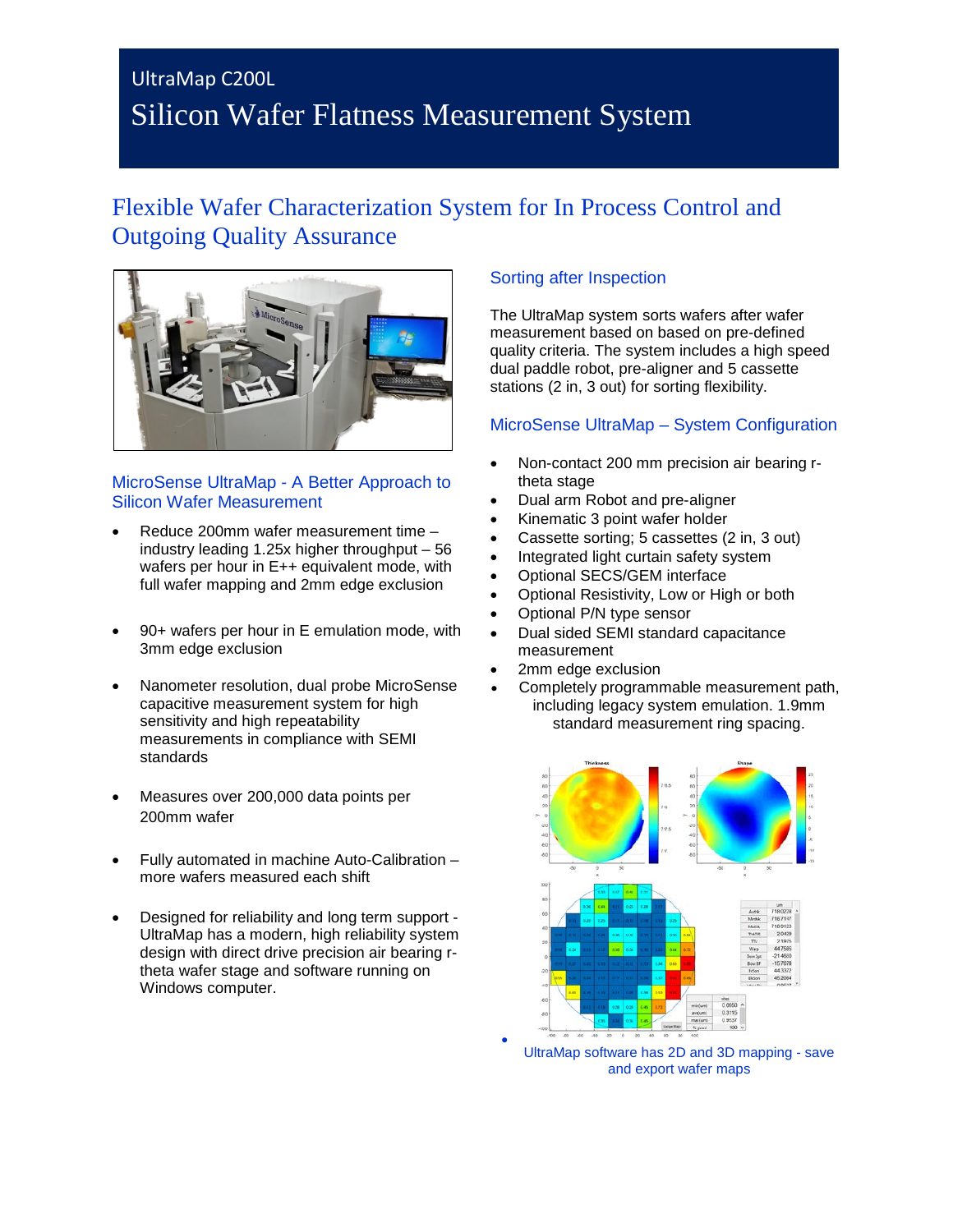# UltraMap C200L Silicon Wafer Flatness Measurement System

### Specifications

|                        | Accuracy                       | Repeatability (1 sigma)        | Absolute Range       |  |
|------------------------|--------------------------------|--------------------------------|----------------------|--|
| Thickness              | $\pm 0.25$ µm                  | $0.06 \mu m$                   | Nominal $±150 \mu m$ |  |
| <b>Global Flatness</b> | $±0.06 \mu m$                  | $0.02 \mu m$                   |                      |  |
| <b>Site Flatness</b>   | $±0.06 \mu m$                  | 90% of sites: 0.011 um         |                      |  |
|                        |                                | 10% of sites: 0.025 µm         |                      |  |
| Shape (Bow/Warp)       | $\pm$ (1.5 + 3% of reading) µm | $\pm$ (0.5 + 1% of reading) µm | $±150 \mu m$         |  |

*All accuracy and repeatability specifications reported for a 200mm diameter wafer of nominal 725 micron thickness with 0.1µm STIR and 0.9 ohm-cm resistivity.*

| <b>Wafer Properties</b>                                                                                                                                                       |                                                                                                |  |
|-------------------------------------------------------------------------------------------------------------------------------------------------------------------------------|------------------------------------------------------------------------------------------------|--|
| Material                                                                                                                                                                      | Silicon wafer - etched, lapped or polished                                                     |  |
| Wafer diameters                                                                                                                                                               | 200mm diameter (option for 150mm)                                                              |  |
| Wafer thickness                                                                                                                                                               | 300um to 1200um                                                                                |  |
| Notches, Flats (Primary/Secondary                                                                                                                                             | Up to 2 notch or flat per SEMI standard                                                        |  |
| Edge Exclusion                                                                                                                                                                | Adjustable; up to 2mm from wafer edge                                                          |  |
| <b>Data Density and Throughput</b>                                                                                                                                            |                                                                                                |  |
| Number of data points, full wafer map                                                                                                                                         | >200,000 for 200mm wafer                                                                       |  |
| System throughput - 2mm edge exclusion                                                                                                                                        | 56 200mm wafers per hour with full wafer mapping                                               |  |
| System throughput – E emulation mode, 3mm edge exclusion                                                                                                                      | 90+ 200mm wafers per hour with full wafer mapping                                              |  |
| <b>Option - Resistivity Measurement</b>                                                                                                                                       |                                                                                                |  |
| Low range module – measurement range                                                                                                                                          | $0.001 - 0.999$ ohm-cm                                                                         |  |
| High range module – measurement range                                                                                                                                         | $0.2 - 199.9$ ohm-cm                                                                           |  |
| Resistivity Gage configuration – low, high or both                                                                                                                            |                                                                                                |  |
| P/N Type sensor - optional                                                                                                                                                    | Non-contact detection of wafer P type or N type                                                |  |
| <b>Wafer Sorting and Cassettes</b>                                                                                                                                            |                                                                                                |  |
| Sorting criteria                                                                                                                                                              | Configurable sorting, numerous binning options                                                 |  |
| <b>Number of Cassettes</b>                                                                                                                                                    | 5 cassettes standard - 2 in, 3 out typical                                                     |  |
| <b>Wafer Measurements</b>                                                                                                                                                     |                                                                                                |  |
| <b>Wafer Thickness</b>                                                                                                                                                        | Full wafer scan, 5 point or center point                                                       |  |
| Shape                                                                                                                                                                         | Bow/Warp/SORI using 3-Point or Best Fit references                                             |  |
| <b>Global Flatness</b>                                                                                                                                                        | SEMI GBIR, TIR, FPD, FPD%, 5 Point TTV                                                         |  |
| Site Flatness                                                                                                                                                                 | SFQR/SFQD, SBIR/SBID and all SEMI M1 standards with 8-<br>30mm sites size and variable offsets |  |
| <b>Options</b>                                                                                                                                                                |                                                                                                |  |
| Resistivity gage (low high or both), P/N type sensor, edge grip<br>end effectors and edge grip pre-aligner, SECS/GEM Interface,<br>optical annealing for very high res wafers |                                                                                                |  |

#### **Machine Certifications SEMI S2, CE**